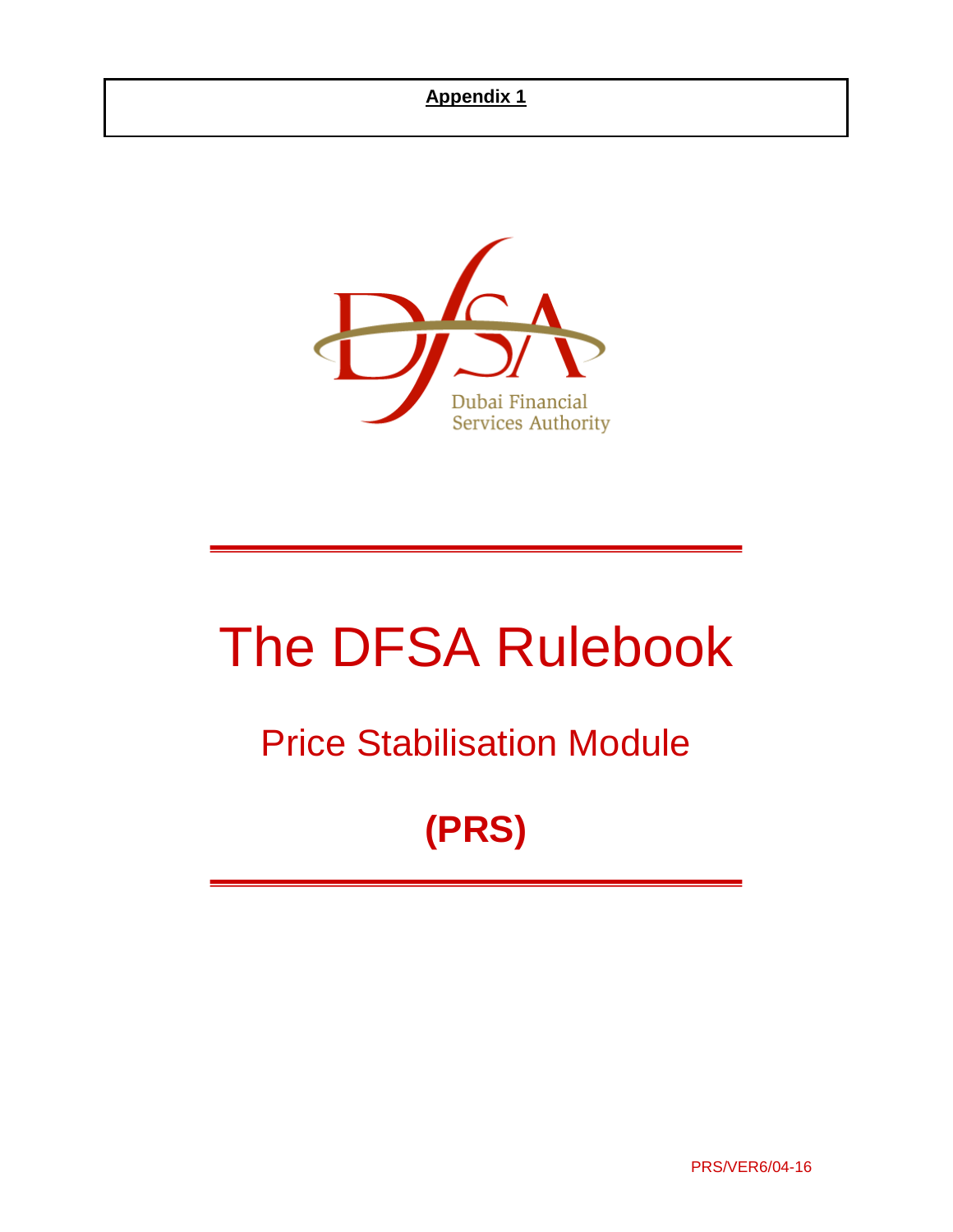

## **Contents**

The contents of this module are divided into the following chapters, sections and appendices:

| 1                       |                                                                           |
|-------------------------|---------------------------------------------------------------------------|
| 1.1                     |                                                                           |
| 1.2                     |                                                                           |
| 1.3                     |                                                                           |
| 1.4                     |                                                                           |
| $\overline{2}$          |                                                                           |
| 2.1                     |                                                                           |
| 2.2                     |                                                                           |
| 3.                      | <b>APPOINTMENT OF STABILISATION MANAGER AND AGENTS5</b>                   |
| 3.1                     |                                                                           |
| 3.2                     |                                                                           |
| 3.3                     |                                                                           |
| 3.4                     |                                                                           |
| 3.5                     |                                                                           |
| $\overline{\mathbf{4}}$ |                                                                           |
| 4.1                     |                                                                           |
| 4.2                     | General conditions relating to the carrying out of Price Stabilisation  8 |
| 4.3                     |                                                                           |
| 5                       |                                                                           |
| 5.1                     |                                                                           |
| 5.2                     |                                                                           |
| 6                       | <b>DUAL-LISTINGS AND PRICE STABILISATION ACTIVITIES13</b>                 |
| 6.1                     |                                                                           |
| 6.2                     |                                                                           |
| 6.3                     |                                                                           |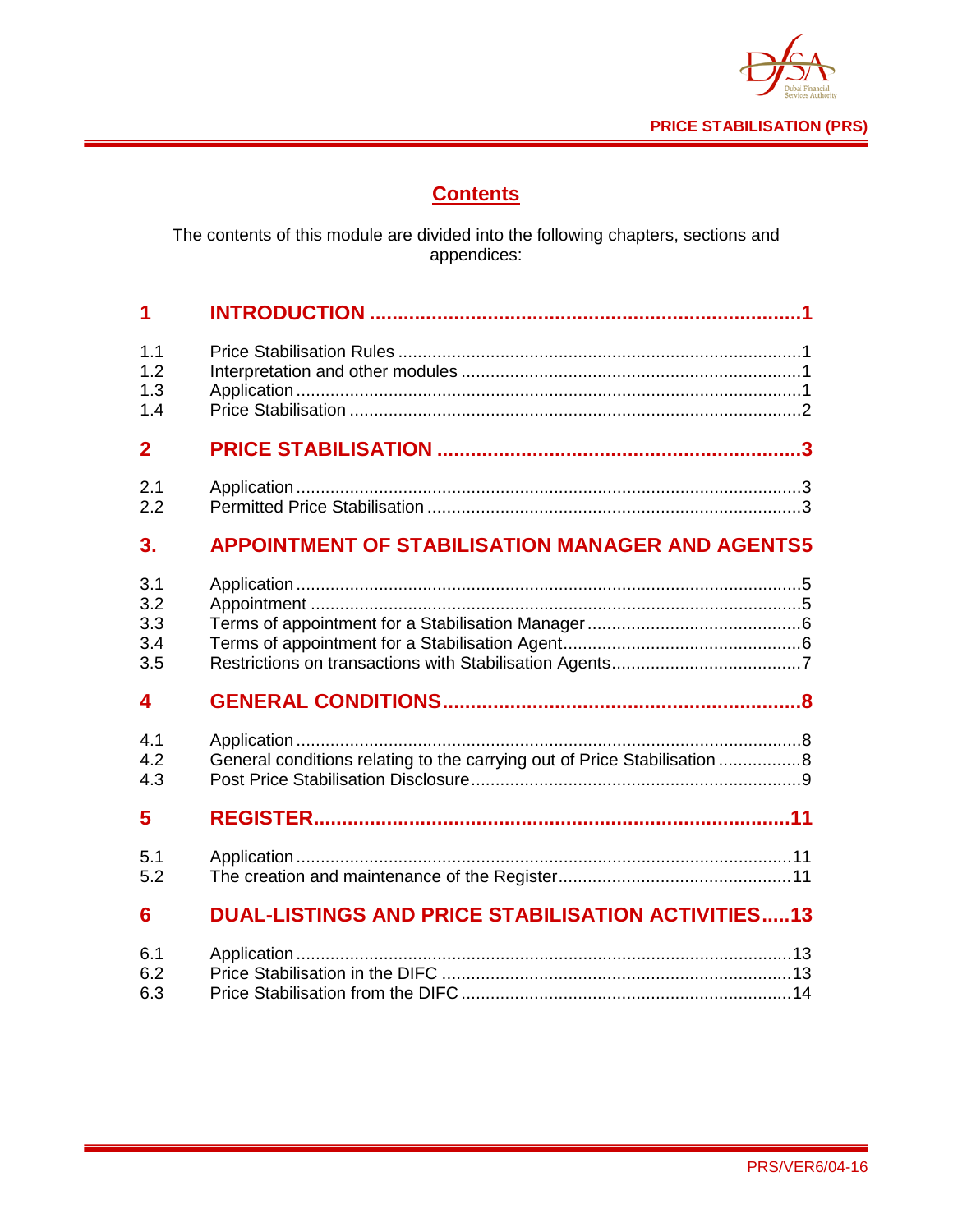

## <span id="page-2-0"></span>**1 INTRODUCTION**

## <span id="page-2-1"></span>**1.1 Price Stabilisation Rules**

**1.1.1** These Rules constitute the prescribed Price Stabilisation requirements for the purposes of Article 64(1) of the Markets Law 2012.

#### **Guidance**

- 1. The Rules in PRS prescribe the circumstances in which Price Stabilisation of an Eligible Security is permitted and the conditions which attach to such conduct.
- 2. The Rules in PRS are designed to protect market integrity by helping to maintain an orderly market for Eligible Securities (thereby avoiding volatility and market disruption) and enhance market confidence.
- 3. These Rules operate as a defence from the Market Misconduct provision set out in Article 54 of the Markets Law 2012. The Market Misconduct provisions are relevant to any conduct which may affect DIFC markets or users of DIFC markets. *Prima facie*, the stabilisation of a price of a Security is market manipulation. However, Article 64(1) provides limited statutory relief for the initial period of trading. This defence is available, in relation to Eligible Securities, to a Person who can demonstrate that his behaviour is in accordance with these Rules and does not constitute Market Misconduct.

## <span id="page-2-2"></span>**1.2 Interpretation and other modules**

#### **Guidance**

- 1. Chapter 6 of GEN applies to those to whom this module (PRS) applies. These sections provide, amongst other things, rules to be applied in the interpretation of this and other modules of the DFSA Rulebook.
- 2. The Glossary module (GLO) also applies to those to whom this module (PRS) applies.
- 3. The matters mentioned above do not in any way limit or otherwise alter the application of any module of the Rulebook to any Person to whom PRS applies. For example the MKT module applies to, among others, Issuers.

## <span id="page-2-3"></span>**1.3 Application**

**1.3.1** This module (PRS) applies to every Person to whom the Markets Law 2012 applies and to the same extent in relation to every such Person as that Law, except to the extent that a provision of PRS provides for a narrower application.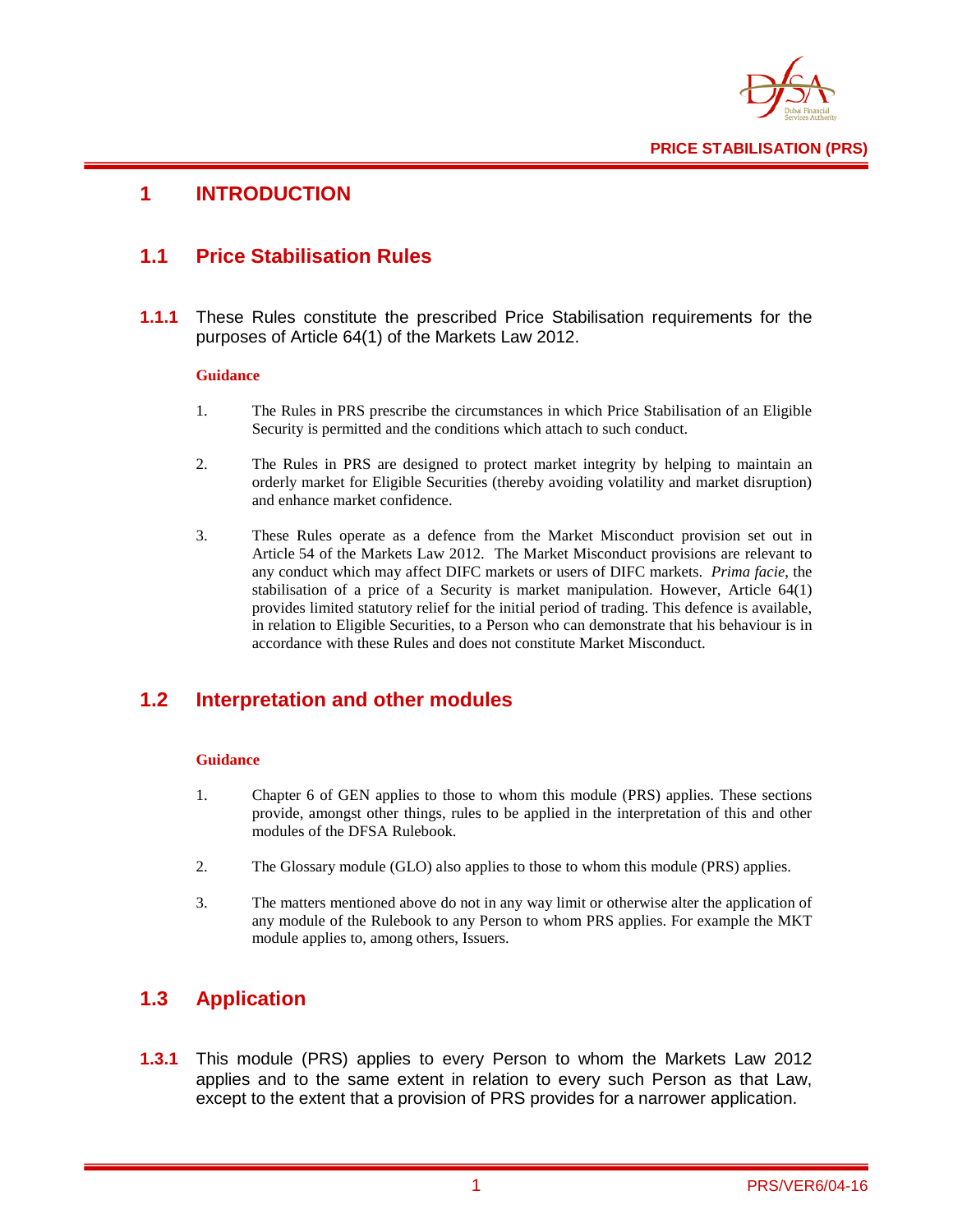

## <span id="page-3-0"></span>**1.4 Price Stabilisation**

- **1.4.1** (1) For an activity to constitute Price Stabilisation it must be an activity:
	- (a) of a type described in chapter 2;
	- (b) conducted within the period covered by the Stabilisation Window in (2);
	- (c) by a Person specified in (3);
	- (d) in accordance with PRS; and
	- (e) which might reasonably have, or be intended to have, the effect of stabilising the price of Eligible Securities which have been admitted to trading on an Authorised Market Institution.
	- (2) The period covered by the Stabilisation Window is the period beginning on the date of admission to trading of the Eligible Securities on an Authorised Market Institution and ending no later than thirty days thereafter.
	- (3) The Person conducting Price Stabilisation must be the Stabilisation Manager or any of his Stabilisation Agents.
	- (4) Price Stabilisation may be carried out either on or off the central order book of the relevant Authorised Market Institution.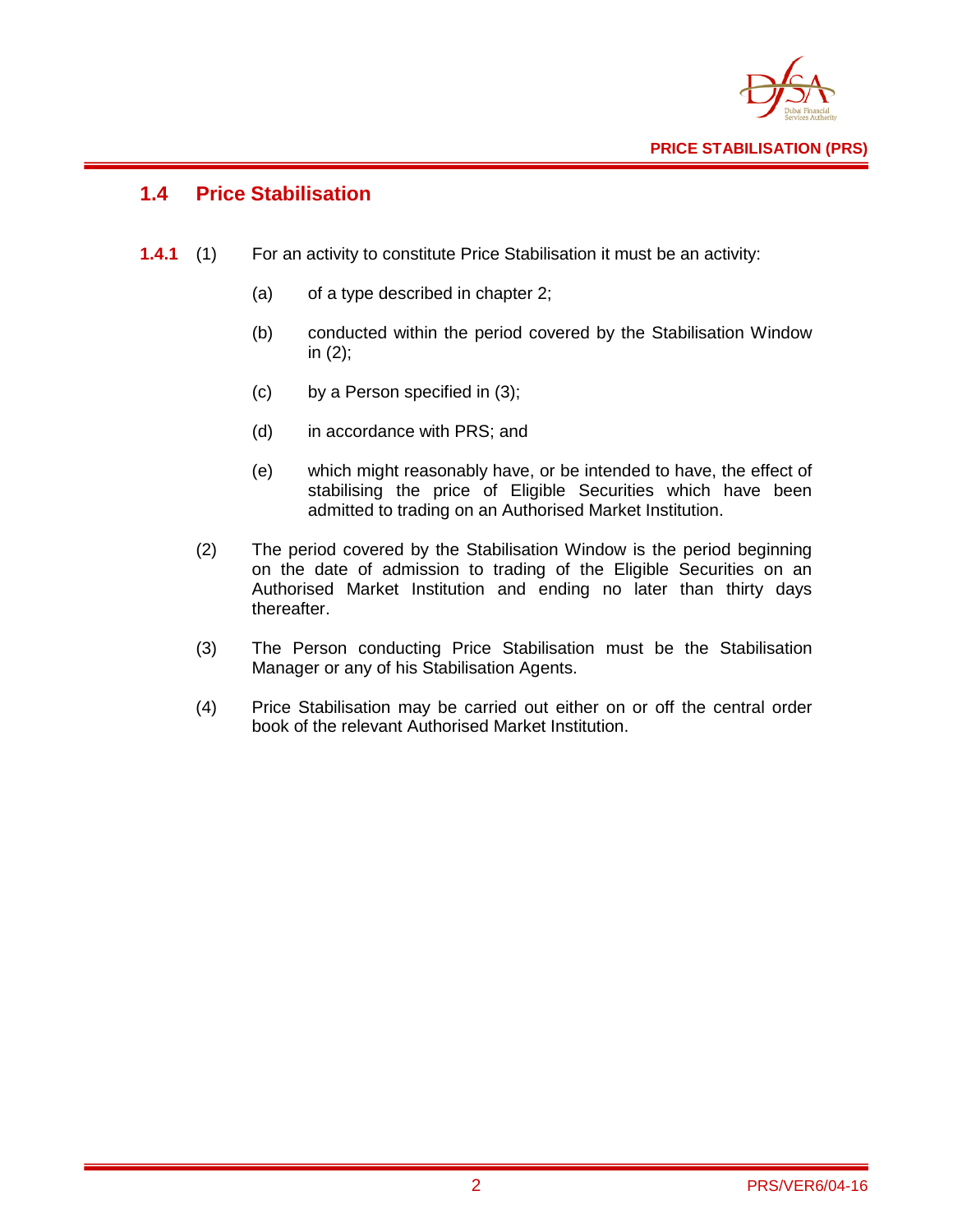

## <span id="page-4-0"></span>**2 PRICE STABILISATION**

## <span id="page-4-1"></span>**2.1 Application**

**2.1.1** This chapter applies to a Stabilisation Manager and to any Stabilisation Agents appointed by him.

## <span id="page-4-2"></span>**2.2 Permitted Price Stabilisation**

- **2.2.1** (1) A Stabilisation Manager and, if applicable, his Stabilisation Agents may in respect of Eligible Securities
	- (a) purchase, or agree to purchase, such Eligible Securities; or
	- (b) offer or attempt to do anything in (a) with a view to stabilising the Market Price of such Eligible Securities.
	- (2) A Stabilisation Manager and, if applicable, his Stabilisation Agents must not, when engaging in an activity described in (1), in respect of Shares, Certificates over Shares, and Warrants over Shares, conduct such activity at a price higher than the Offer Price.

#### **Guidance**

Pricing limits do not extend to Debentures hence Rules 2.2.1(2) do not apply with respect to Debentures. Pricing for Debentures is subject instead to the requirement in 2.2.1(1) that the stablising action is taken to support the Market Price.

- **2.2.2** A Stabilisation Manager and his Stabilisation Agents may, in respect of Eligible Securities:
	- (a) make allotments of a greater number of the Eligible Securities than were offered ("over-allotment");
	- (b) sell or agree to sell the Eligible Securities in order to establish a short position in them;
	- (c) buy or agree to buy the Eligible Securities in order to close out or liquidate any position that has been established by Price Stabilisation under (a) or (b);
	- (d) sell or agree to sell the Eligible Securities in order to close out or liquidate any position that has been established by Price Stabilisation under (a) or (b); or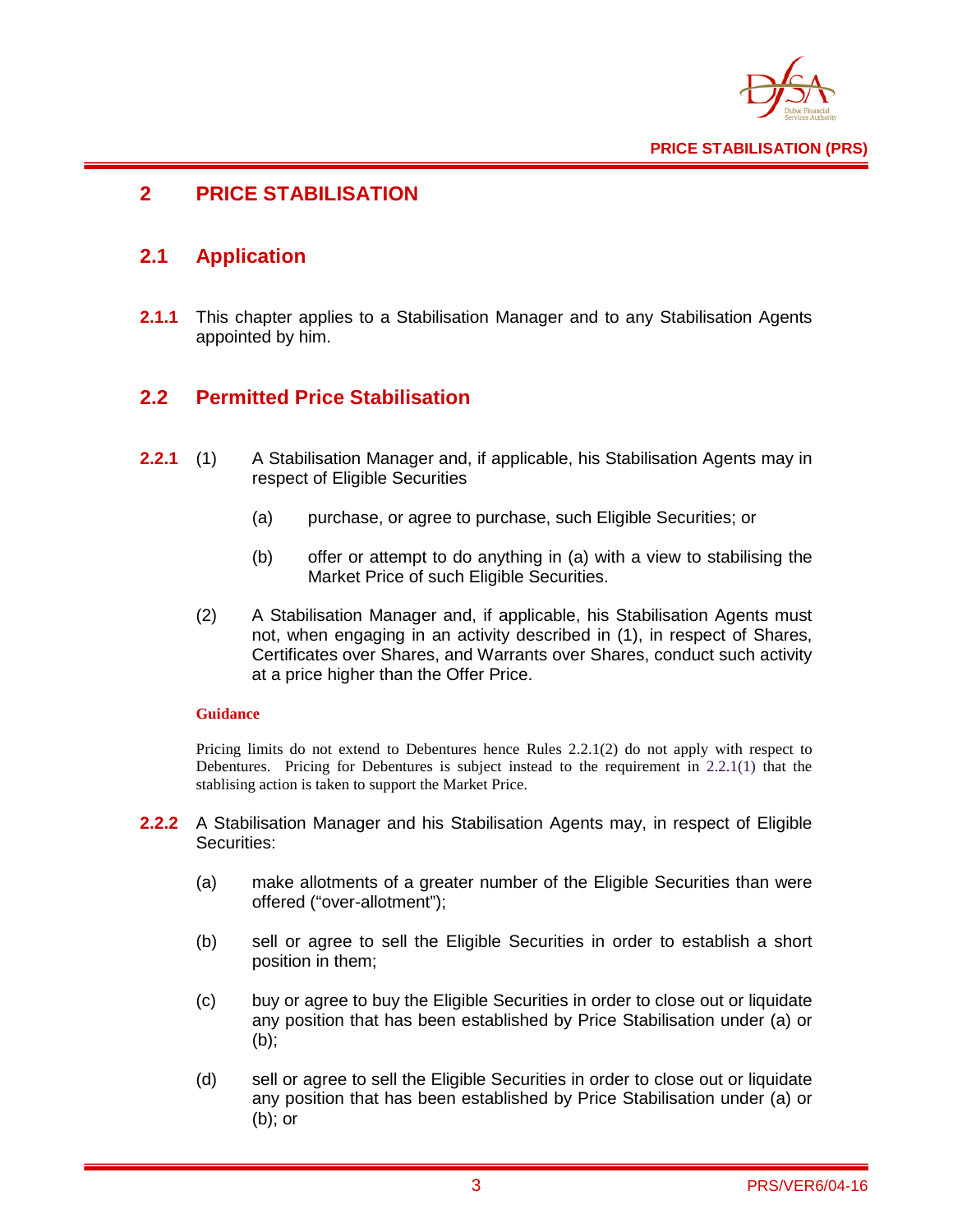

- (e) offer or attempt to do anything permitted by  $(a)$ ,  $(b)$ ,  $(c)$ , and  $(d)$ .
- **2.2.3** Any over-allotment permitted by Rule 2.2.2(a) must meet the following criteria:
	- (a) Eligible Securities may be over-allotted only during the Offer period and at the Offer Price;
	- (b) the over-allotment option may be exercised by the beneficiaries of such an option only where Eligible Securities have been over-allotted;
	- (c) the over-allotment option may not amount to more than 15% of the original Offer;
	- (d) the exercise period of the over-allotment option must be the same as the Stabilisation Window; and
	- (e) the exercise of the over-allotment option must be disclosed to the market promptly, together with all appropriate details, including in particular the date of exercise and the number and nature of Eligible Securities involved.
- **2.2.4** For the purposes of Rule 2.2.2, an 'over-allotment option' means an option granted by the Issuer in favour of the Stabilisation Manager and/or his Stabilisation Agents involved in the Offer for the purpose of covering overallotments, under the terms of which such Stabilisation Manager or his Stabilisation Agents may purchase up to a certain amount of Eligible Securities at the Offer Price during the Stabilisation Window.

#### **Guidance**

The Stabilisation Manager may also often be the lead manager in respect of the same offer and therefore can over-allot Eligible Securities in the initial allocation and then facilitate the stabilisation by purchasing Eligible Securities during the Stabilisation Window. A Stabilisation Manager and his Stabilisation Agents may also sell short on the market to facilitate stabilisation or in order to close out or liquidate positions established by Price Stabilisation.

## **2.3 Deleted**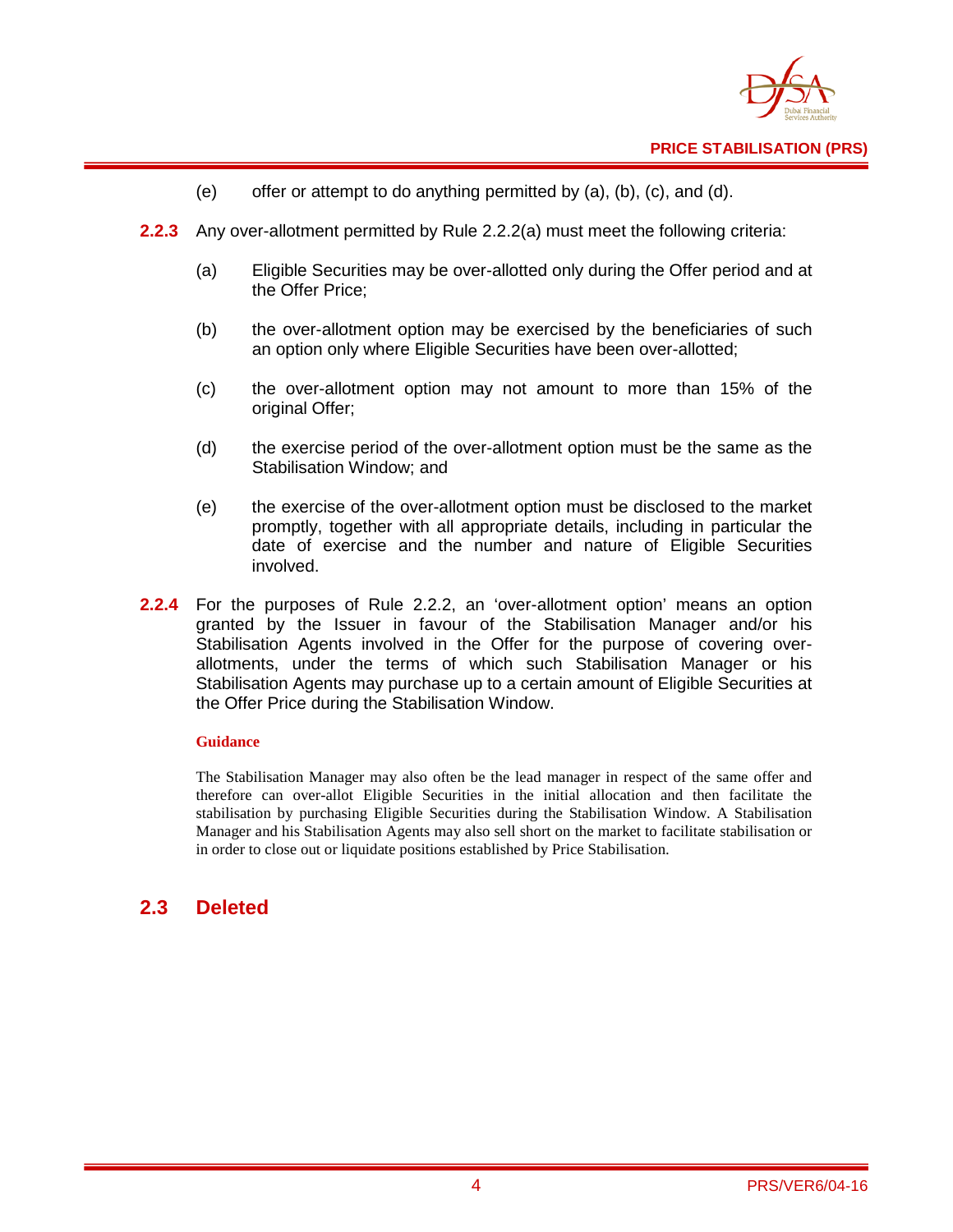

## <span id="page-6-0"></span>**3. APPOINTMENT OF STABILISATION MANAGER AND AGENTS**

## <span id="page-6-1"></span>**3.1 Application**

**3.1.1** This chapter applies to an Issuer and its Stabilisation Manager and is of relevance to any appointed Stabilisation Agent.

## <span id="page-6-2"></span>**3.2 Appointment**

- **3.2.1** An Issuer who intends to carry out Price Stabilisation of its Eligible Securities must:
	- (a) appoint in writing a Stabilisation Manager;
	- (b) notify the DFSA of the appointment, including the name and business address of the Stabilisation Manager, the date of the commencement of the appointment and an address for service in the DIFC of the Stabilisation Manager; and
	- (c) prior to the appointment of the Stabilisation Manager, take reasonable steps to ensure that the Stabilisation Manager has the required skills, resources and experience to conduct the functions of a Stabilisation Manager.
- **3.2.2** (1) An Issuer must notify the DFSA immediately if the appointment of the Stabilisation Manager is to be terminated, or on the resignation of its Stabilisation Manager, giving the reasons for the cessation of the appointment.
	- (2) An Issuer must appoint a Stabilisation Manager to fill any vacancy in relation to the occurrence of an event specified in (1) and ensure that the replacement Stabilisation Manager can serve as such at the time the vacancy arises or as soon as reasonably practicable.
- **3.2.3** (1) Where a Stabilisation Manager appointed by an Issuer is not suitable in the opinion of the DFSA, or where a Stabilisation Manager has not been appointed, the DFSA may direct the Issuer to replace or appoint a Stabilisation Manager in accordance with the requirements in this chapter.
	- (2) The procedures in Schedule 3 to the Regulatory Law apply to a decision of the DFSA under (1). The DFSA must give both the Issuer and, if in the DFSA's opinion the Stabilisation Manager is not suitable, the Stabilisation Manager an opportunity to make representations under those procedures.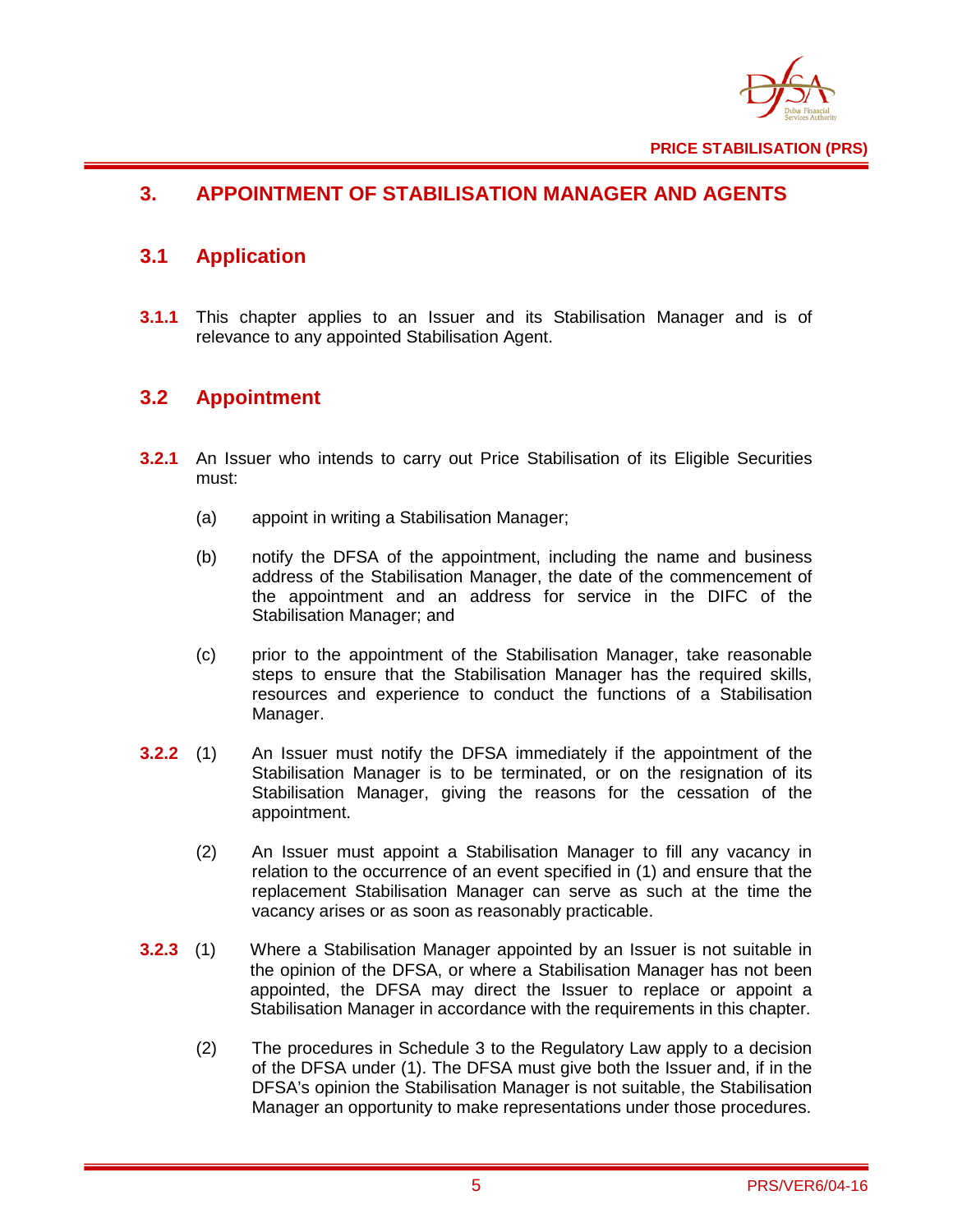

(3) If the DFSA decides to exercise its power under (1), the Issuer or the Stabilisation Manager may refer the matter to the FMT for review.

## <span id="page-7-0"></span>**3.3 Terms of appointment for a Stabilisation Manager**

- **3.3.1** The terms of appointment of a Stabilisation Manager must include at least the following information:
	- (a) the period of the Stabilisation Window;
	- (b) the Offer Price;
	- (c) whether the Stabilisation Manager has discretion to commence Price Stabilisation at the Offer Price;
	- (d) whether the Stabilisation Manager is permitted to appoint Stabilisation Agents for the Price Stabilisation;
	- (e) a term whereby the Stabilisation Manager agrees unconditionally to submit to the jurisdiction of the DFSA and the DIFC Courts in relation to the activities of the Stabilisation Manager and his Stabilisation Agents in carrying out Price Stabilisation; and
	- (f) any other information that the Stabilisation Manager believes it will reasonably need to conduct Price Stabilisation effectively.

### <span id="page-7-1"></span>**3.4 Terms of appointment for a Stabilisation Agent**

- **3.4.1** (1) The Stabilisation Manager may appoint in writing one or more Stabilisation Agents to assist him in conducting Price Stabilisation.
	- (2) The terms of appointment of a Stabilisation Agent must not create a legal relationship other than that of principal and agent whereby the Stabilisation Manager as principal is responsible and liable for any acts carried out by his Stabilisation Agent.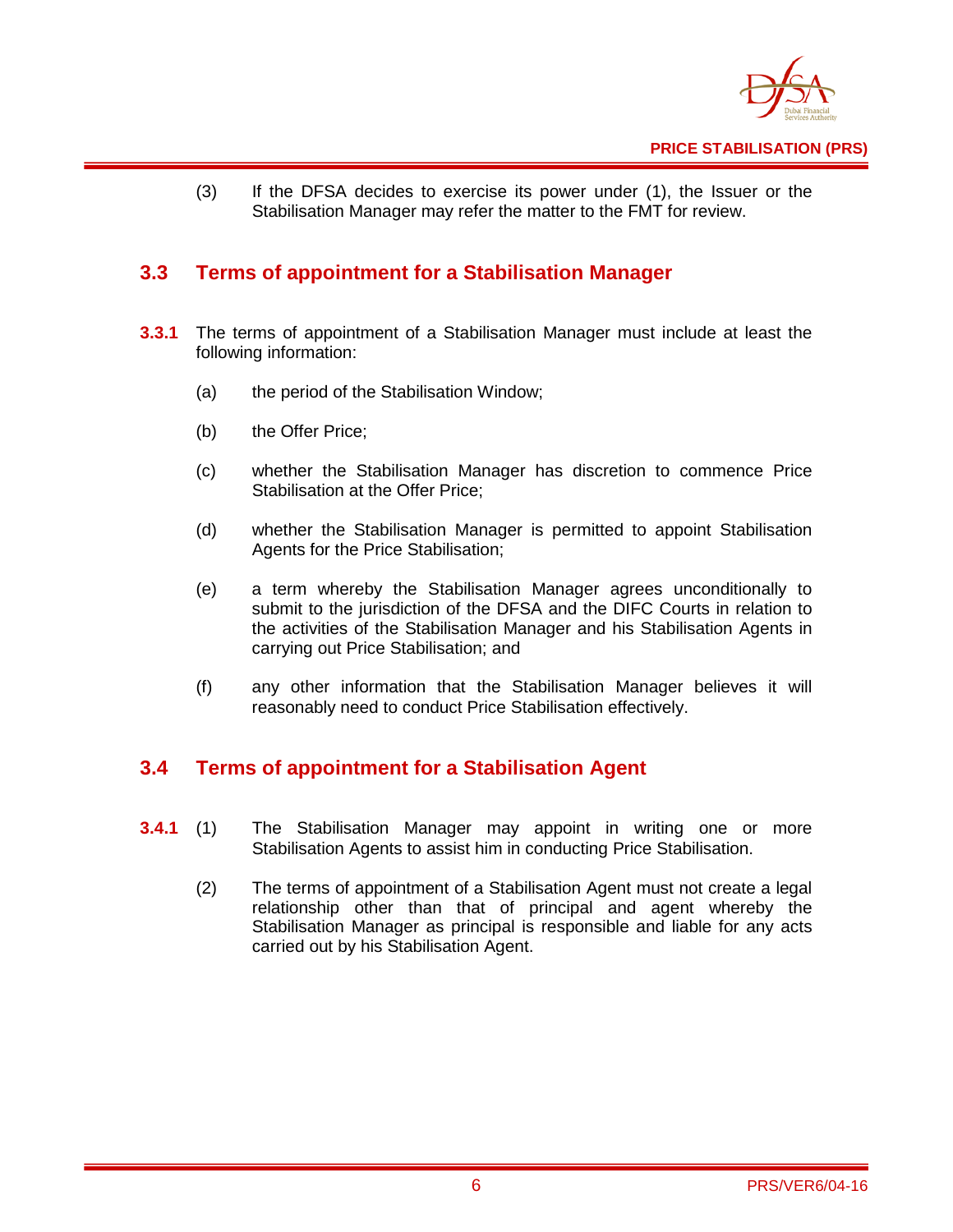

## <span id="page-8-0"></span>**3.5 Restrictions on transactions with Stabilisation Agents**

- **3.5.1** (1) The Stabilisation Manager must not during the Stabilisation Window enter into a transaction as principal with any of his Stabilisation Agents in the Eligible Securities which are the subject of Price Stabilisation.
	- (2) The requirement in (1) does not apply:
		- (a) if at the time of the transaction, neither the Stabilisation Manager nor his Stabilisation Agent knew or could reasonably have known the identity of his counterparty; or
		- (b) where the transaction between the Stabilisation Manager and his Stabilisation Agent is undertaken solely for the purpose of reallocating the risk of positions that were taken by the Stabilisation Manager and his Stabilisation Agent in the course of Price Stabilisation and the transaction is priced accordingly.

#### **Guidance**

Some participants in the Price Stabilisation may have accrued positions during stabilisation and Rule 3.5.1 permits transactions to 'square-off' the positions between participants. The terms on which these transactions may be carried may often be agreed in the terms of engagement between the Stabilisation Manager and his Stabilisation Agents. The DFSA may when inspecting records kept relating to stabilisation seek the rationale for any of these transactions and the price at which they were conducted.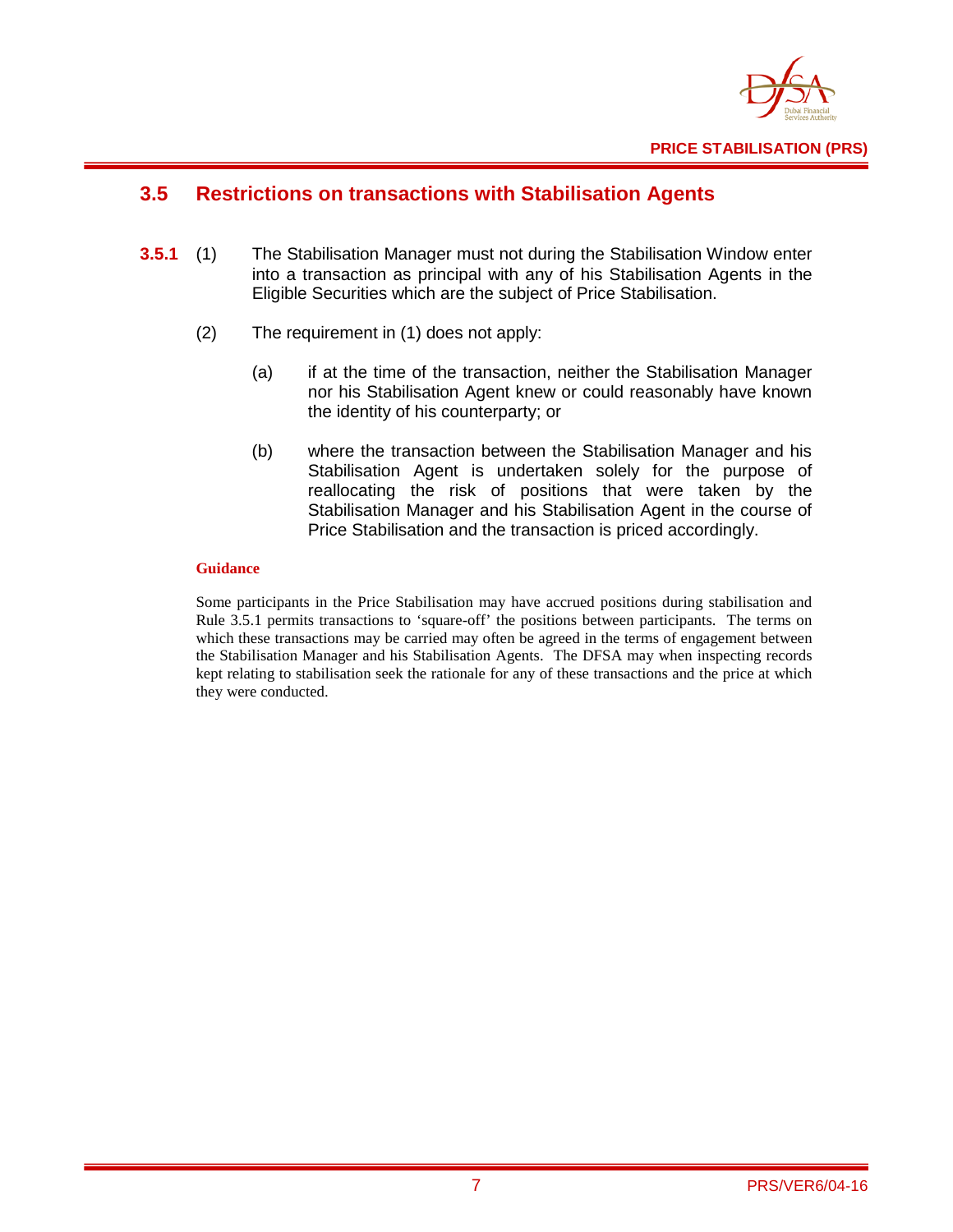

## <span id="page-9-0"></span>**4 GENERAL CONDITIONS**

## <span id="page-9-1"></span>**4.1 Application**

**4.1.1** This chapter applies to an Issuer and its Stabilisation Manager and any appointed Stabilisation Agent.

### <span id="page-9-2"></span>**4.2 General conditions relating to the carrying out of Price Stabilisation**

- **4.2.1** (1) For Price Stabilisation to occur an Issuer of the relevant Eligible Securities must ensure that a prominent statement appears in the Prospectus or other offering document which clearly states that the Offer of Securities may be subject to Price Stabilisation and also identifies by name the Stabilisation Manager.
	- (2) For the purpose of (1), "prominent" means that the statement must appear under its own separate heading in the first few pages of a Prospectus or other offering document.
	- (3) The existence and principal terms of any option or right to purchase the Eligible Securities which are the subject of the Price Stabilisation from the Issuer, must be disclosed in the relevant Prospectus or other offering document.

#### **Guidance**

- 1. The existence of any Stabilisation Agents does not have to be disclosed.
- 2. The following is an example of the wording of a statement under Rule 4.2.1(1) (this does not include the disclosure required under Rule 4.2.1(3));

"In connection with this [issue][offer], [name of Stabilisation Manager] may over-allot or effect transactions with a view to supporting the market price of [description of relevant Securities] at a level higher than that which might otherwise prevail for a limited period after the issue date. However, there may be no obligation on [name of Stabilisation Manager] [or any of his agents] to do this. Such stabilising, if commenced, may be discontinued at any time, and will be brought to an end after a limited period."

- **4.2.2** (1) A Stabilisation Manager must not conduct, or permit his Stabilisation Agent to conduct, any Price Stabilisation unless:
	- (a) the requirements of Rule 4.2.1 are fulfilled;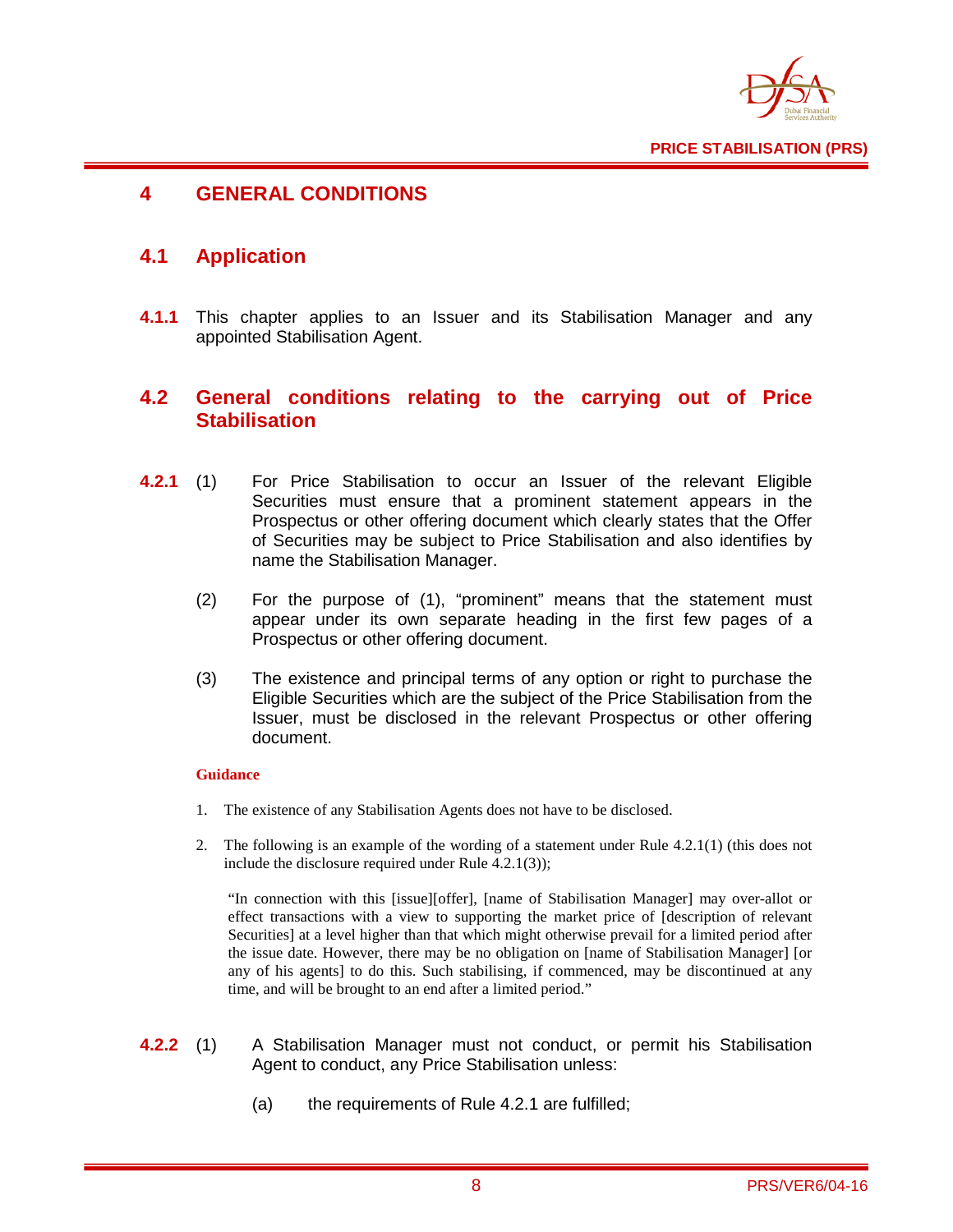

**PRICE STABILISATION (PRS)**

- (b) the Authorised Market Institution or other exchange on which the Eligible Securities are admitted to trading have been informed that Price Stabilisation in those Eligible Securities may take place during the Stabilisation Window and that any requirements been complied with; and
- (c) there are systems and controls in place to ensure compliance with PRS.
- (2) A Stabilisation Manager must establish a register of Price Stabilisation and take reasonable steps to satisfy himself that the mechanisms required to update the register are in place.
- **4.2.3** The Stabilisation Manager must not conduct, nor allow his Stabilisation Agent to conduct, Price Stabilisation in any case where:
	- (a) the Market Price of the Eligible Securities is falsely higher than the price which would otherwise prevail; and
	- (b) the Stabilisation Manager knows or ought reasonably to have known that the falsity in the Market Price was attributable in whole or in part to any conduct by a Person who was in breach of the Market Misconduct provisions; or
	- (c) any requirements of an Authorised Market Institution or any other exchange have not been complied with.

## <span id="page-10-0"></span>**4.3 Post Price Stabilisation Disclosure**

- **4.3.1** If a Stabilisation Manager has conducted Price Stabilisation during the Stabilisation Window, then he must, within 2 business days following a Price Stabilisation transaction, disclose to the DFSA the following details:
	- (a) the total number of Eligible Securities transacted by the Stabilisation Manager and any Stabilisation Agents;
	- (b) the average price of Eligible Securities transacted during the Price Stabilisation;
	- (c) whether a Price Stabilisation transaction was undertaken otherwise than through the central order book of the relevant Authorised Market Institution;
	- (d) if the Stabilisation Manager has an outstanding short position, the number of Eligible Securities in that short position; and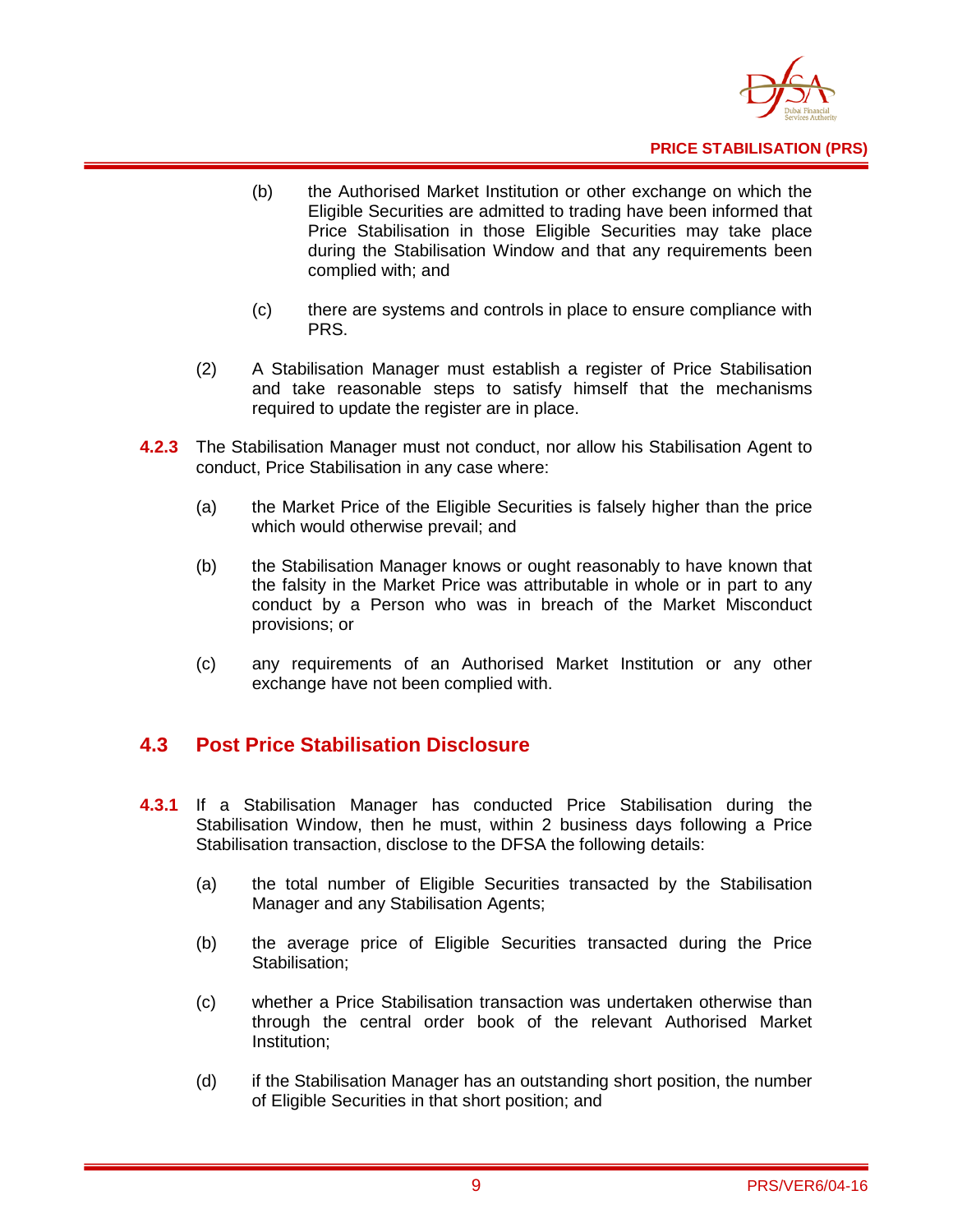

(e) any additional information which the DFSA requires the Stabilisation Manager to disclose.

#### **Guidance**

Rule 4.3.1 requires a Stabilisation Manager to disclose to the DFSA details of each Price Stabilisation transaction conducted during the Stabilisation Window. The purpose of this Rule is to provide the DFSA with an understanding of the level of price support afforded to the Eligible Securities during the Stabilisation Window and the manner in which Price Stabilisation occurred.

- **4.3.2** If a Stabilisation Manager has conducted Price Stabilisation during the Stabilisation Window, then he must within 2 business days following the end of the Stabilisation Window disclose to the market the following details:
	- (a) the total number of Eligible Securities bought by the Stabilisation Manager and any Stabilisation Agents during the Stabilisation Window and the date of the first and last stabilisation transactions;
	- (b) the average price of Eligible Securities bought on market during the Stabilisation Window;
	- (c) whether a Price Stabilisation transaction was undertaken otherwise than through the central order book of the relevant Authorised Market Institution;
	- (d) if the Stabilisation Manager has an outstanding short position, the number of Eligible Securities in that short position; and
	- (e) any additional information which the DFSA requires the Stabilisation Manager to disclose.

#### **Guidance**

Rule 4.3.2 requires a Stabilisation Manager to disclose to the market details of the Price Stabilisation support conducted during the Stabilisation Window. The purpose of this Rule is to provide the market with an understanding of the level of price support afforded to the Eligible Securities during the Stabilisation Window.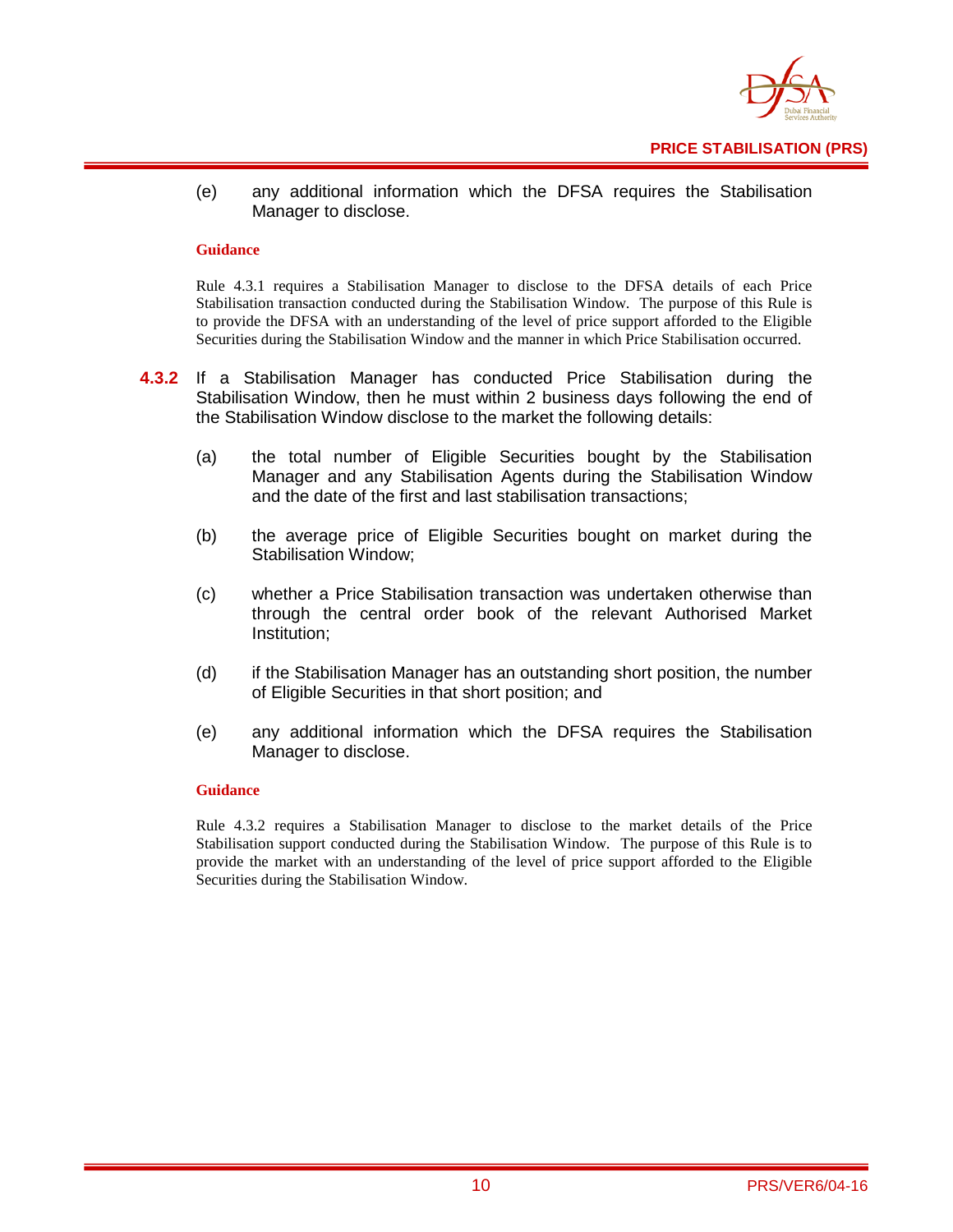

## <span id="page-12-0"></span>**5 REGISTER**

## <span id="page-12-1"></span>**5.1 Application**

**5.1.1** This chapter applies to a Stabilisation Manager and is of relevance to his Stabilisation Agents.

## <span id="page-12-2"></span>**5.2 The creation and maintenance of the Register**

- **5.2.1** The Stabilisation Manager must, before carrying out any Price Stabilisation:
	- (a) create a register to record the details relating to the Price Stabilisation as required by this chapter; and
	- (b) establish and implement systems and controls to keep the register updated.
- **5.2.2** The Stabilisation Manager must ensure that the register contains either on a realtime or daily updated basis the following information:
	- (a) the names and contact details of all Stabilisation Agents appointed by him;
	- (b) details of the appointment of each Stabilisation Agent, including the date of the appointment;
	- (c) the general terms and instructions (including details of the price floor and Stabilisation Window) determined by the Stabilisation Manager for his Stabilisation Agents and the date and time of the communication, variation or revocation of that information and instructions;
	- (d) details of all correspondence passing between the Stabilisation Manager and his Stabilisation Agent relating to the Price Stabilisation, including all instructions and variations or revocation of appointments;
	- (e) each and every transaction undertaken by the Stabilisation Manager and Stabilisation Agent in the course of the Price Stabilisation, including not but limited to the following transaction details:
		- (i) the type of Eligible Securities;
		- (ii) the price;
		- (iii) the size;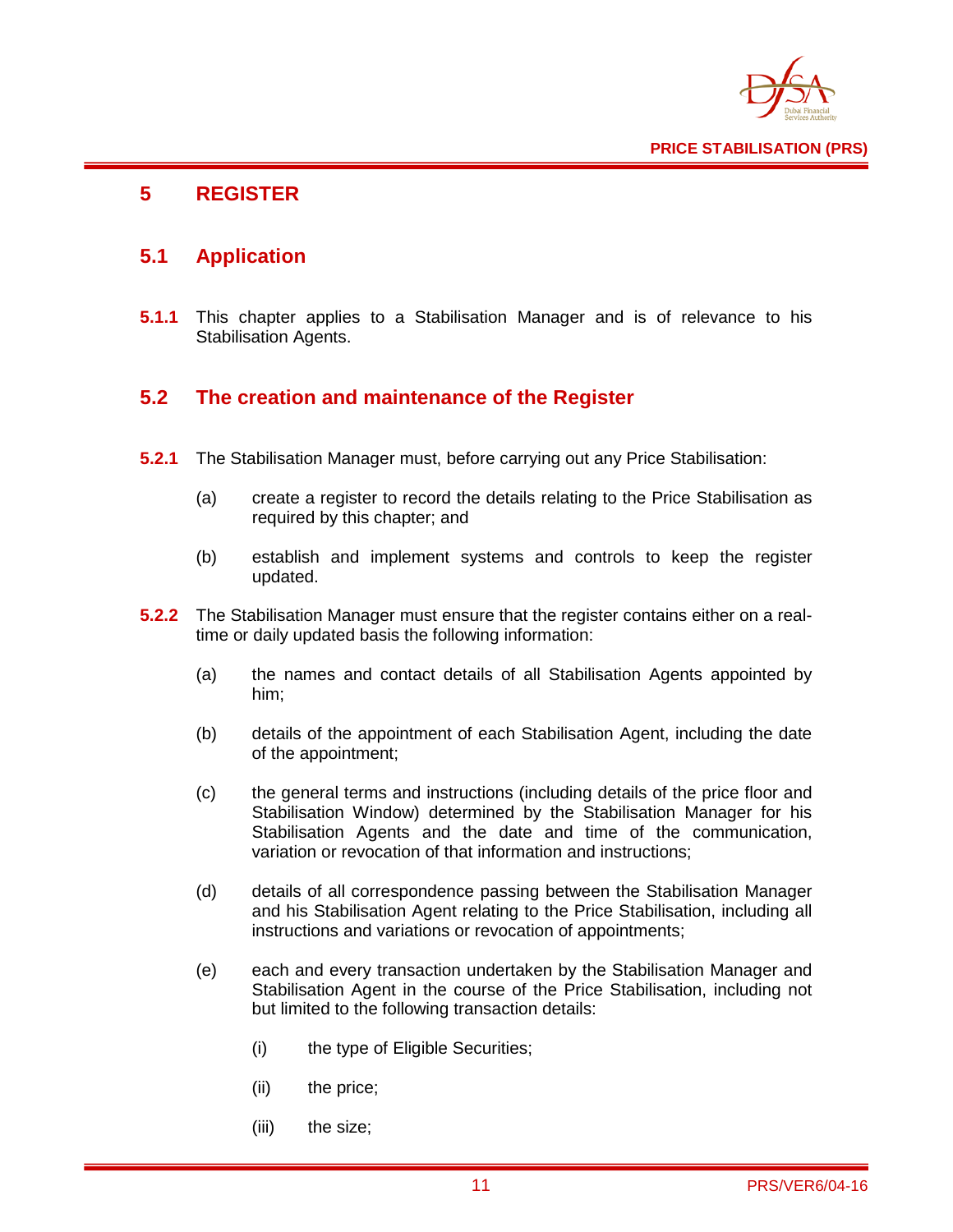

- (iv) whether the transactions were undertaken on or off the central order book of the relevant Authorised Market Institution;
- (v) the date and time;
- (vi) details of the counterparty (if known); and
- (vii) details of the allotment of the Eligible Securities.

#### **Guidance**

- 1. Rule 5.2.2 (e)(vi) acknowledges that some market structures, for example anonymous order books or anonymous indications of interest, cause the identity of counterparties to sometimes be unknown prior to the effecting of transactions.
- 2. Rule 5.2.2 also accepts that some participants in the Price Stabilisation may have accrued uneconomic positions during stabilisation and therefore permits a single transaction, probably at the end-of day, to 'square-off' the positions between participants. The terms on which these transactions be carried may often be agreed in the terms of engagement between the Stabilisation Manager and his Stabilisation Agents. The DFSA may when inspecting records kept relating to stabilisation seek the rationale for any of these transactions and the price at which they were conducted.
- **5.2.3** The Stabilisation Manager must keep the register in the English language and keep it in a location that would allow for it, or a certified copy, to be available within a reasonable time to any person permitted by these Rules to inspect it.

#### **Guidance**

Reasonable time generally means no more than three business days from the time of request.

- **5.2.4** The following persons are permitted to inspect the register upon written request:
	- (1) the DFSA;
	- (2) the Authorised Market Institution upon which the relevant Securities are traded; and
	- (3) any other person that the DFSA considers appropriate.
- **5.2.5** During the Stabilisation Window and within three months from the end, the Stabilisation Manager must, on any business day, permit the Issuer of the Eligible Securities to which this chapter applies to inspect that part of the register kept in accordance with Rule 5.2.2(e).
- **5.2.6** The Stabilisation Manager must keep the register for a period of six years from the end of the Stabilisation Window.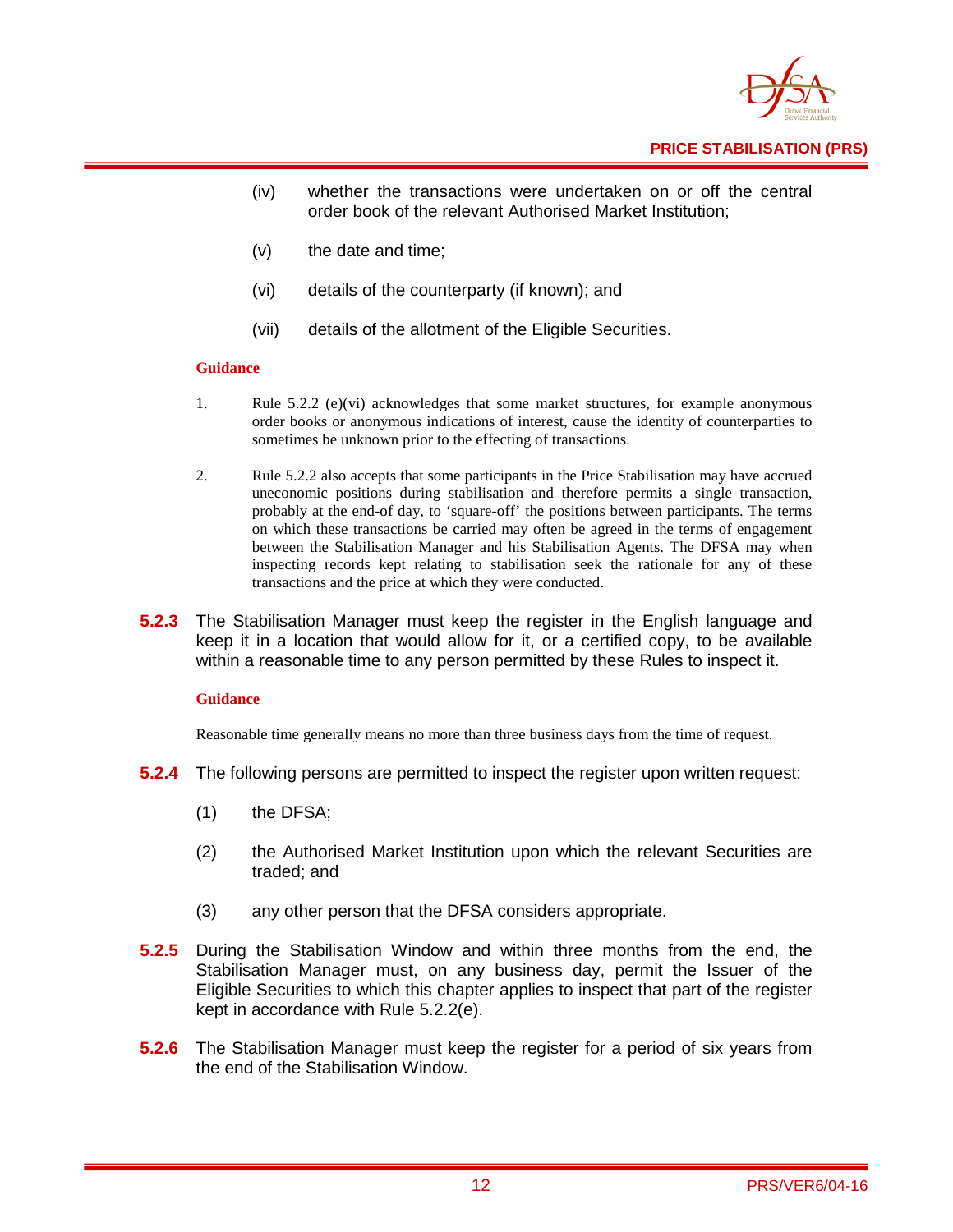

## <span id="page-14-0"></span>**6 DUAL-LISTINGS AND PRICE STABILISATION ACTIVITIES**

## <span id="page-14-1"></span>**6.1 Application**

- **6.1.1** (1) This chapter applies to a Person who carries out Price Stabilisation of dual-listed Eligible Securities.
	- (2) For the purposes of (1), "dual-listed Eligible Securities" are Eligible Securities which are listed concurrently on an Authorised Market Institution and on an exchange in a jurisdiction other than the DIFC.

#### **Guidance**

"Dual-listed Eligible Securities" in Rule 6.1.1(2) would, in relation to one listed security, include Certificates (e.g. global depository receipts) and Warrants over the other listed security.

## <span id="page-14-2"></span>**6.2 Price Stabilisation in the DIFC**

- **6.2.1** (1) Subject to (2), a Person who conducts Price Stabilisation of dual-listed Eligible Securities in the DIFC must comply with PRS.
	- (2) A Person who conducts Price Stabilisation in the DIFC of dual-listed Eligible Securities may, where the non-DIFC jurisdiction is a Recognised Jurisdiction and where the prior consent of the DFSA has been obtained, conduct such Price Stabilisation in accordance with the law of that Recognised Jurisdiction.
	- (3) The DFSA may give its consent to the conduct of a Price Stabilisation referred to in (2) if it is satisfied that the jurisdiction is a Recognised Jurisdiction and that the Price Stabilisation will be carried out in accordance with the law of that Recognised Jurisdiction.
	- (4) The DFSA may refuse to give its consent if it is not satisfied as to the matters referred to in (3).
	- (5) The DFSA may attach conditions to the consent under this Rule.
	- (6) The procedures in Schedule 3 to the Regulatory Law apply to a decision of the DFSA under (4) to refuse to give its consent or under (5) to attach conditions to the consent.
	- (7) If the DFSA decides to exercise its power under (4) to refuse to give its consent or under (5) to attach conditions to the consent, the Person may refer the matter to the FMT for review.